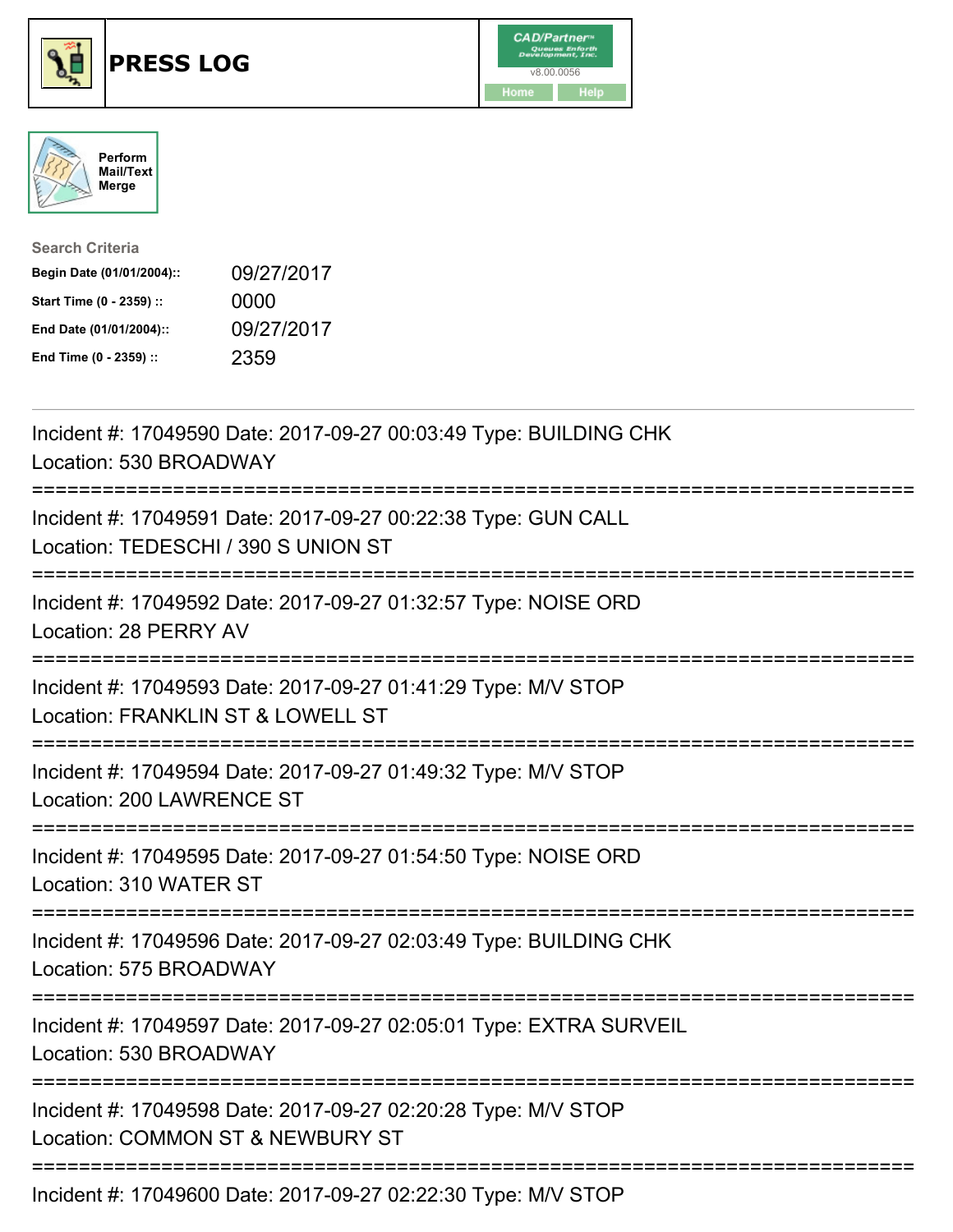| Location: S BROADWAY & SHATTUCK ST                                                                                                        |
|-------------------------------------------------------------------------------------------------------------------------------------------|
| Incident #: 17049599 Date: 2017-09-27 02:22:31 Type: M/V STOP<br>Location: S BROADWAY                                                     |
| :=================================<br>Incident #: 17049601 Date: 2017-09-27 02:29:36 Type: M/V STOP<br>Location: BAILEY ST & BLANCHARD ST |
| Incident #: 17049602 Date: 2017-09-27 02:29:50 Type: M/V STOP<br><b>Location: EVERETT ST</b>                                              |
| Incident #: 17049603 Date: 2017-09-27 02:35:29 Type: M/V STOP<br>Location: 575 COMMON ST                                                  |
| Incident #: 17049604 Date: 2017-09-27 02:48:53 Type: M/V STOP<br>Location: DURSO AV & WINTHROP AV                                         |
| Incident #: 17049605 Date: 2017-09-27 03:04:52 Type: M/V STOP<br>Location: BROADWAY & MANCHESTER ST                                       |
| Incident #: 17049606 Date: 2017-09-27 03:06:03 Type: M/V STOP<br>Location: BROADWAY & TREMONT ST                                          |
| Incident #: 17049607 Date: 2017-09-27 03:07:49 Type: BUILDING CHK<br>Location: SEVEN ELEVEN / 370 BROADWAY                                |
| Incident #: 17049608 Date: 2017-09-27 03:08:03 Type: M/V STOP<br>Location: LOWELL ST & MILTON ST                                          |
| Incident #: 17049609 Date: 2017-09-27 03:10:02 Type: BUILDING CHK<br>Location: SAM'S FOOD STORE / 389 BROADWAY                            |
| Incident #: 17049610 Date: 2017-09-27 03:12:23 Type: M/V STOP<br>Location: 377 LOWELL ST                                                  |
| Incident #: 17049611 Date: 2017-09-27 03:15:42 Type: M/V STOP<br>Location: BENNINGTON ST & MYRTLE ST                                      |
| Incident #: 17049612 Date: 2017-09-27 03:17:11 Type: M/V STOP<br>Location: BROADWAY & GREEN ST                                            |
| Incident #: 17049614 Date: 2017-09-27 03:26:51 Type: MEDIC SUPPORT                                                                        |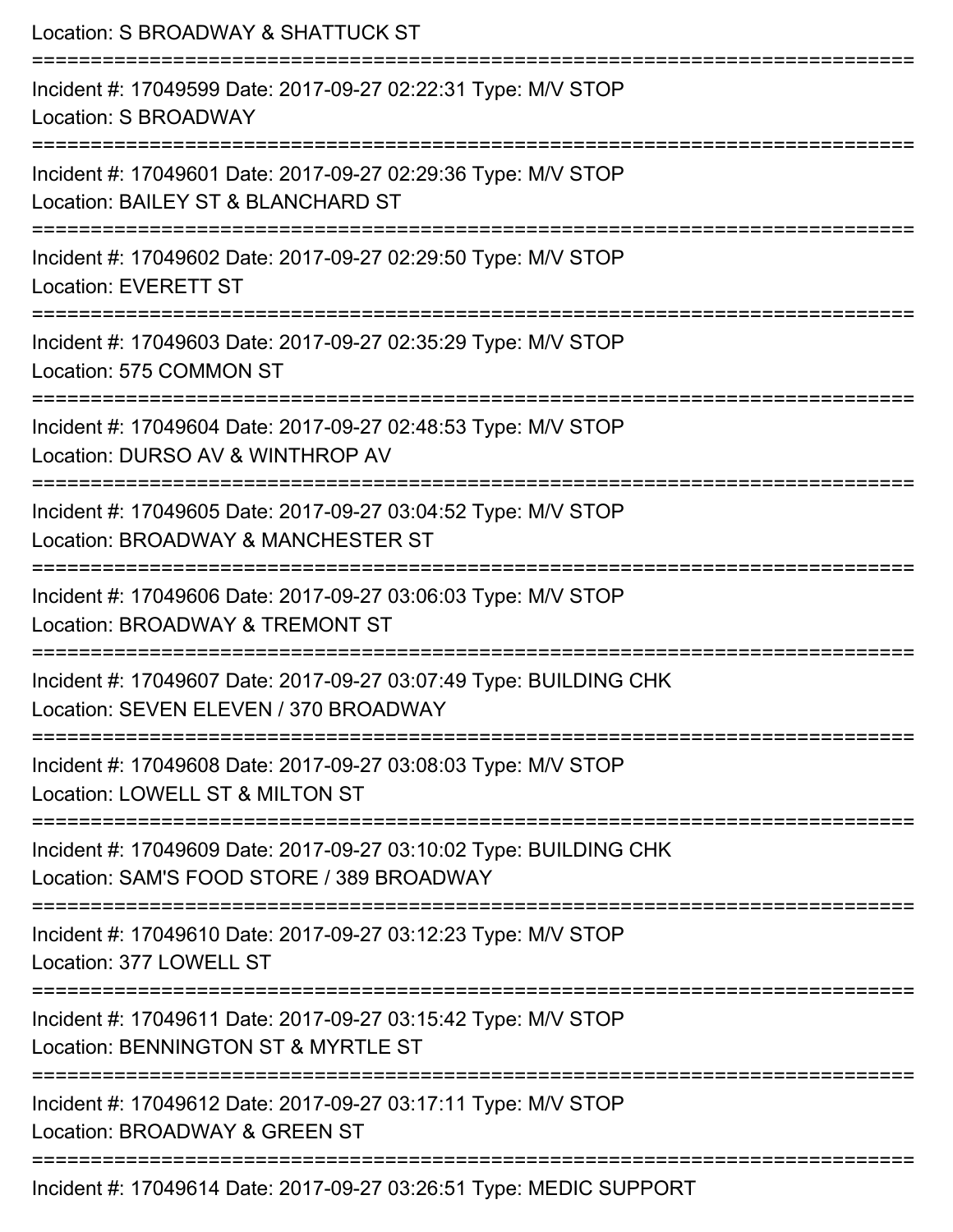| Incident #: 17049613 Date: 2017-09-27 03:28:34 Type: M/V STOP<br>Location: 2 SARATOGA TER                      |
|----------------------------------------------------------------------------------------------------------------|
| Incident #: 17049615 Date: 2017-09-27 03:33:09 Type: SHOPLIFTING<br>Location: 7-11 / 360 BROADWAY              |
| Incident #: 17049616 Date: 2017-09-27 03:56:59 Type: M/V STOP<br><b>Location: SHATTUCK ST</b>                  |
| Incident #: 17049617 Date: 2017-09-27 04:10:28 Type: DISTURBANCE<br>Location: 109 FOSTER ST                    |
| Incident #: 17049618 Date: 2017-09-27 04:27:43 Type: B&E/MV/PROG<br>Location: 70 DORCHESTER ST                 |
| Incident #: 17049619 Date: 2017-09-27 05:10:39 Type: MAL DAMAGE<br>Location: MYRTLE ST & WALNUT ST             |
| Incident #: 17049620 Date: 2017-09-27 05:32:04 Type: ALARM/BURG<br>Location: CAVAI MEAT MARKET / 775 ESSEX ST  |
| Incident #: 17049621 Date: 2017-09-27 05:42:14 Type: HIT & RUN M/V<br>Location: TOW / HAMPSHIRE ST & MYRTLE ST |
| Incident #: 17049622 Date: 2017-09-27 06:14:00 Type: ALARM/BURG<br>Location: NEUCO / 94 GLENN                  |
| Incident #: 17049623 Date: 2017-09-27 07:00:38 Type: ALARMS<br>Location: 215 FARNHAM ST FL 2                   |
| Incident #: 17049624 Date: 2017-09-27 07:11:52 Type: ALARMS<br>Location: ADVANCED AUTO PARTS / 183 BROADWAY    |
| Incident #: 17049625 Date: 2017-09-27 07:31:39 Type: SUS PERS/MV<br>Location: ACTON ST & WEST ST               |
| Incident #: 17049626 Date: 2017-09-27 07:43:21 Type: GENERAL SERV<br>Location: 134 NEWBURY ST                  |
| Incident #: 17049627 Date: 2017-09-27 07:58:55 Type: STOL/MV/PAS                                               |

Location: 444 HAMPSHIRE ST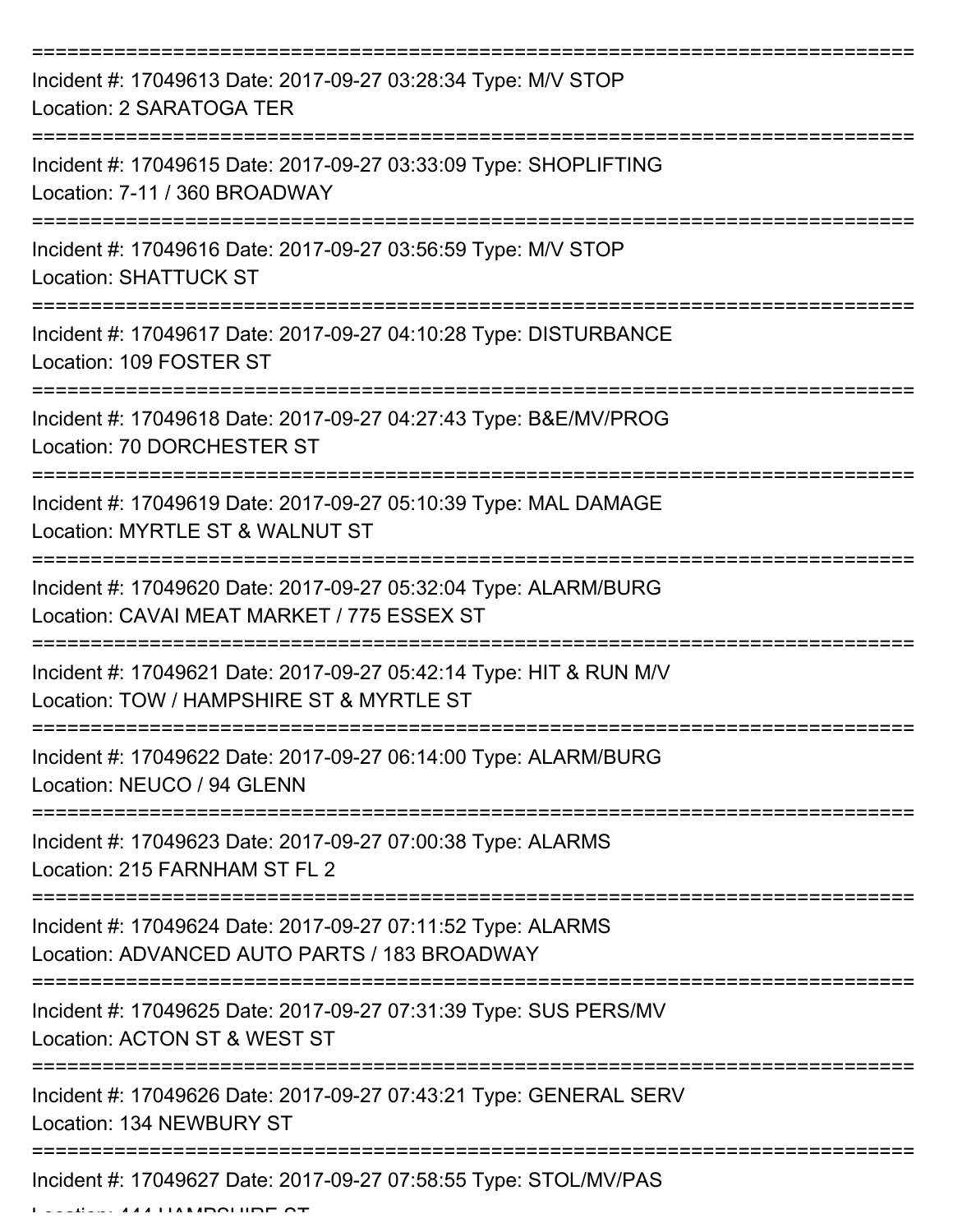| Incident #: 17049628 Date: 2017-09-27 08:03:49 Type: DISTURBANCE<br>Location: 78 BROMFIELD ST                         |
|-----------------------------------------------------------------------------------------------------------------------|
| Incident #: 17049629 Date: 2017-09-27 08:06:46 Type: AUTO ACC/NO PI<br><b>Location: 500 MERRIMACK ST</b>              |
| Incident #: 17049630 Date: 2017-09-27 08:09:32 Type: GENERAL SERV<br>Location: BROADWAY & DAISY ST                    |
| Incident #: 17049631 Date: 2017-09-27 08:13:43 Type: DRUG INVEST<br>Location: LAWRENCE HIGH SCHOOL / 71 N PARISH RD   |
| Incident #: 17049632 Date: 2017-09-27 08:29:01 Type: VIO CITY ORD<br>Location: BROADWAY CORNER MART / 501 S BROADWAY  |
| Incident #: 17049633 Date: 2017-09-27 08:33:09 Type: B&E/PAST<br>Location: 1 RIVER POINTE WY #3                       |
| Incident #: 17049634 Date: 2017-09-27 08:52:03 Type: LARCENY/PAST<br>Location: 158 BERNARD AV<br>=============        |
| Incident #: 17049635 Date: 2017-09-27 09:00:51 Type: WARRANT SERVE<br>Location: 50 OAK ST                             |
| Incident #: 17049636 Date: 2017-09-27 09:05:11 Type: ALARM/BURG<br>Location: SELECTRIA RENEWALABLE / 250 MERRIMACK ST |
| Incident #: 17049637 Date: 2017-09-27 09:06:08 Type: AUTO ACC/NO PI<br>Location: 41 NESMITH ST                        |
| Incident #: 17049638 Date: 2017-09-27 09:10:19 Type: SUS PERS/MV<br>Location: 105 SHAWSHEEN RD                        |
| Incident #: 17049639 Date: 2017-09-27 09:34:20 Type: CK WELL BEING<br>Location: 49 CENTRE ST #3                       |
| Incident #: 17049640 Date: 2017-09-27 09:47:33 Type: COURT TIME<br>Location: LAWRENCE DISTRICT COURT / 381 COMMON ST  |
| Incident #: 17049646 Date: 2017-09-27 09:54:10 Type: MAL DAMAGE                                                       |

Location: EDANIKI IN ST & METHI IEN ST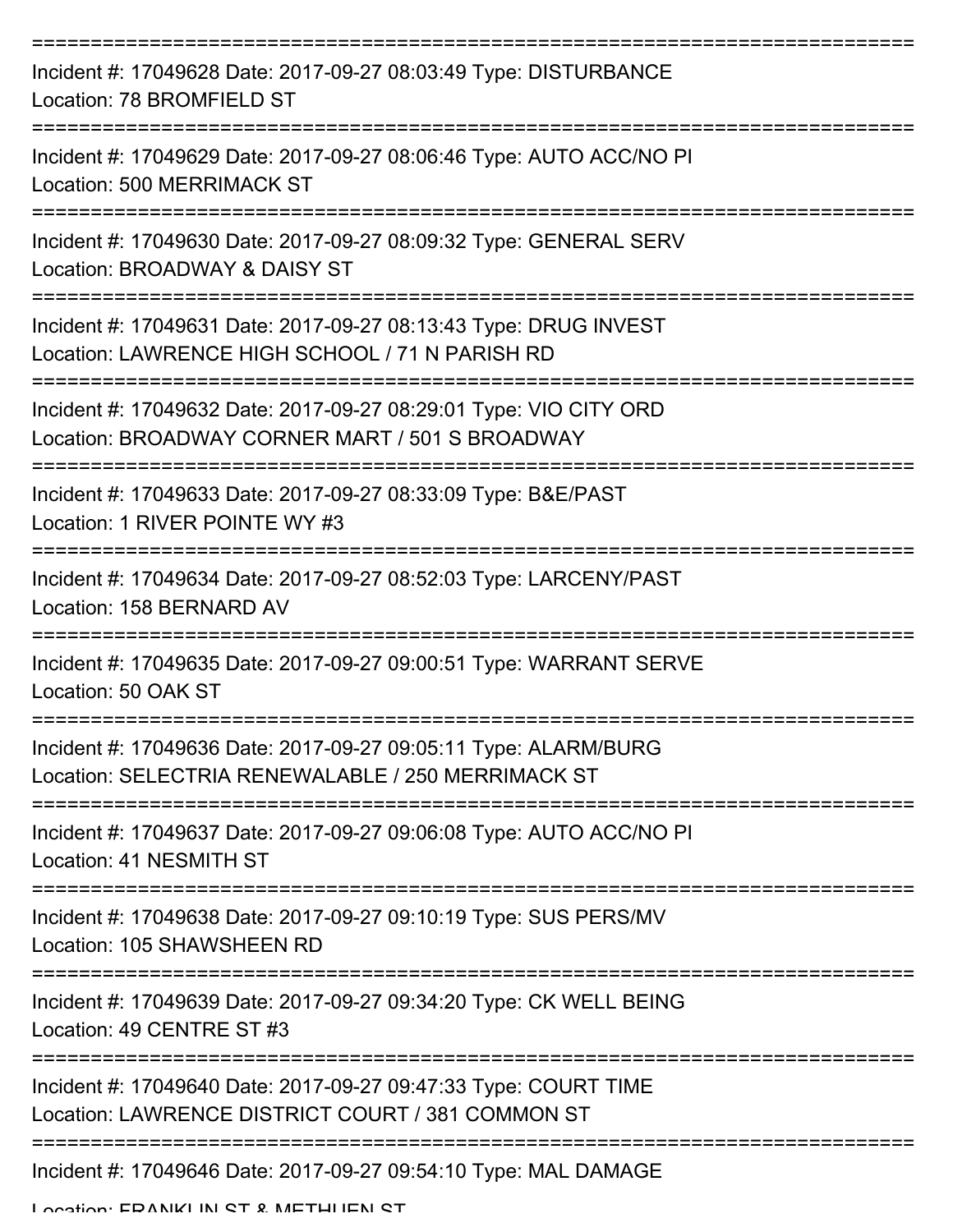| Incident #: 17049641 Date: 2017-09-27 09:57:10 Type: M/V STOP<br>Location: FERRY ST & WILLIAM ST                        |
|-------------------------------------------------------------------------------------------------------------------------|
| Incident #: 17049642 Date: 2017-09-27 09:58:27 Type: MEDIC SUPPORT<br>Location: 20 BELMONT ST                           |
| Incident #: 17049643 Date: 2017-09-27 09:58:44 Type: DOMESTIC/PAST<br>Location: LAWRENCE HIGH SCHOOL / 70 N PARISH RD   |
| Incident #: 17049644 Date: 2017-09-27 10:01:35 Type: DOMESTIC/PAST<br>Location: 22 WOODLAND ST #201                     |
| Incident #: 17049645 Date: 2017-09-27 10:04:01 Type: MAN DOWN<br>Location: 415 HAVERHILL ST                             |
| Incident #: 17049647 Date: 2017-09-27 10:11:12 Type: SUS PERS/MV<br>Location: 19-21 SPRINGFIELD ST                      |
| Incident #: 17049648 Date: 2017-09-27 10:23:41 Type: STOL/MV/PAS<br>Location: 106 COMMON ST                             |
| Incident #: 17049649 Date: 2017-09-27 10:44:46 Type: MEDIC SUPPORT<br>Location: 681 ESSEX ST                            |
| Incident #: 17049650 Date: 2017-09-27 10:49:07 Type: LARCENY/PAST<br>Location: 111 JACKSON ST                           |
| ----------------<br>Incident #: 17049651 Date: 2017-09-27 10:53:13 Type: SUS PERS/MV<br>Location: BODEGA / 773 ESSEX ST |
| Incident #: 17049652 Date: 2017-09-27 10:59:18 Type: INVEST CONT<br>Location: 327 PROSPECT ST                           |
| Incident #: 17049653 Date: 2017-09-27 11:11:53 Type: M/V STOP<br>Location: LAWRENCE ST & LOWELL ST                      |
| Incident #: 17049654 Date: 2017-09-27 11:12:55 Type: M/V STOP<br>Location: 200 COMMON ST                                |
| Incident #: 17049655 Date: 2017-09-27 11:18:30 Type: ASSIST FIRE<br>Location: 250 HAVERHILL ST                          |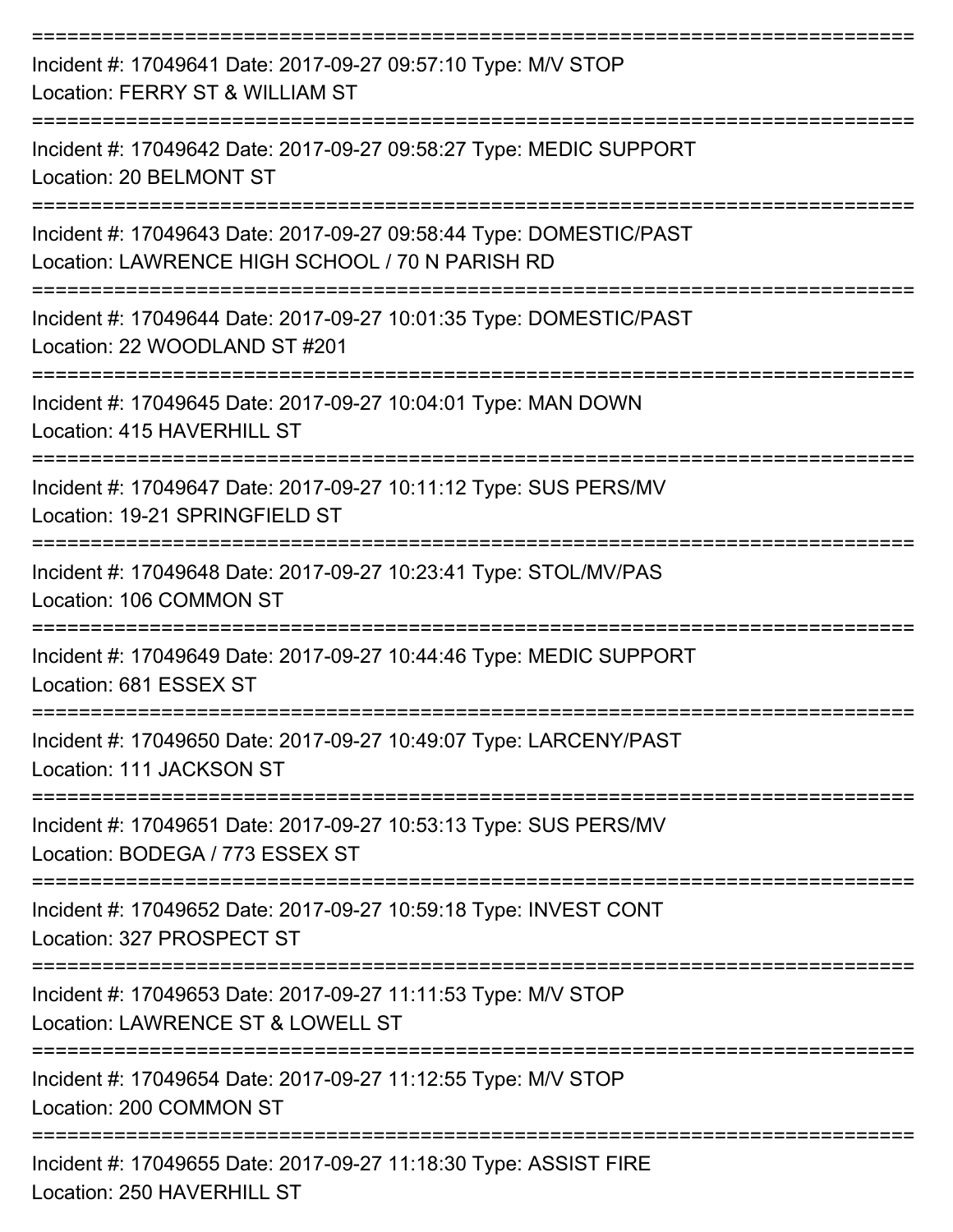| Incident #: 17049656 Date: 2017-09-27 11:21:38 Type: M/V STOP<br>Location: 50 UNION ST                                                      |
|---------------------------------------------------------------------------------------------------------------------------------------------|
| Incident #: 17049657 Date: 2017-09-27 11:24:43 Type: MEDIC SUPPORT<br>Location: 133 S BROADWAY #204                                         |
| Incident #: 17049658 Date: 2017-09-27 11:28:03 Type: M/V STOP<br>Location: 93 BOWDOIN ST<br>----------------------------                    |
| Incident #: 17049659 Date: 2017-09-27 11:31:14 Type: AUTO ACC/PED<br>Location: ANDOVER ST & FOSTER ST                                       |
| Incident #: 17049660 Date: 2017-09-27 11:32:13 Type: AUTO ACC/NO PI<br>Location: WINTHROP AV & @MOBIL STATION<br>========================== |
| Incident #: 17049661 Date: 2017-09-27 11:47:15 Type: TOW OF M/V<br>Location: 91 BAILEY ST                                                   |
| Incident #: 17049662 Date: 2017-09-27 12:02:52 Type: DISTURBANCE<br>Location: 30 LEONARD AV                                                 |
| Incident #: 17049663 Date: 2017-09-27 12:21:19 Type: WARRANT SERVE<br>Location: ARREST / WEST ST & WILLOUGHBY ST                            |
| Incident #: 17049664 Date: 2017-09-27 12:29:46 Type: DISTURBANCE<br>Location: 71 CRESCENT ST #3                                             |
| Incident #: 17049665 Date: 2017-09-27 12:30:32 Type: AUTO ACC/NO PI<br>Location: BROADWAY & CEDAR ST                                        |
| Incident #: 17049673 Date: 2017-09-27 12:42:30 Type: LARCENY/PAST<br>Location: 30 ALDER ST #1                                               |
| Incident #: 17049666 Date: 2017-09-27 12:44:51 Type: M/V STOP<br>Location: 99 MYRTLE ST                                                     |
| Incident #: 17049667 Date: 2017-09-27 12:44:53 Type: SUS PERS/MV<br><b>Location: 9 FRANKLIN ST</b>                                          |
| Incident #: 17049668 Date: 2017-09-27 12:51:24 Type: M/V STOP<br>Location: AVON ST & JACKSON ST                                             |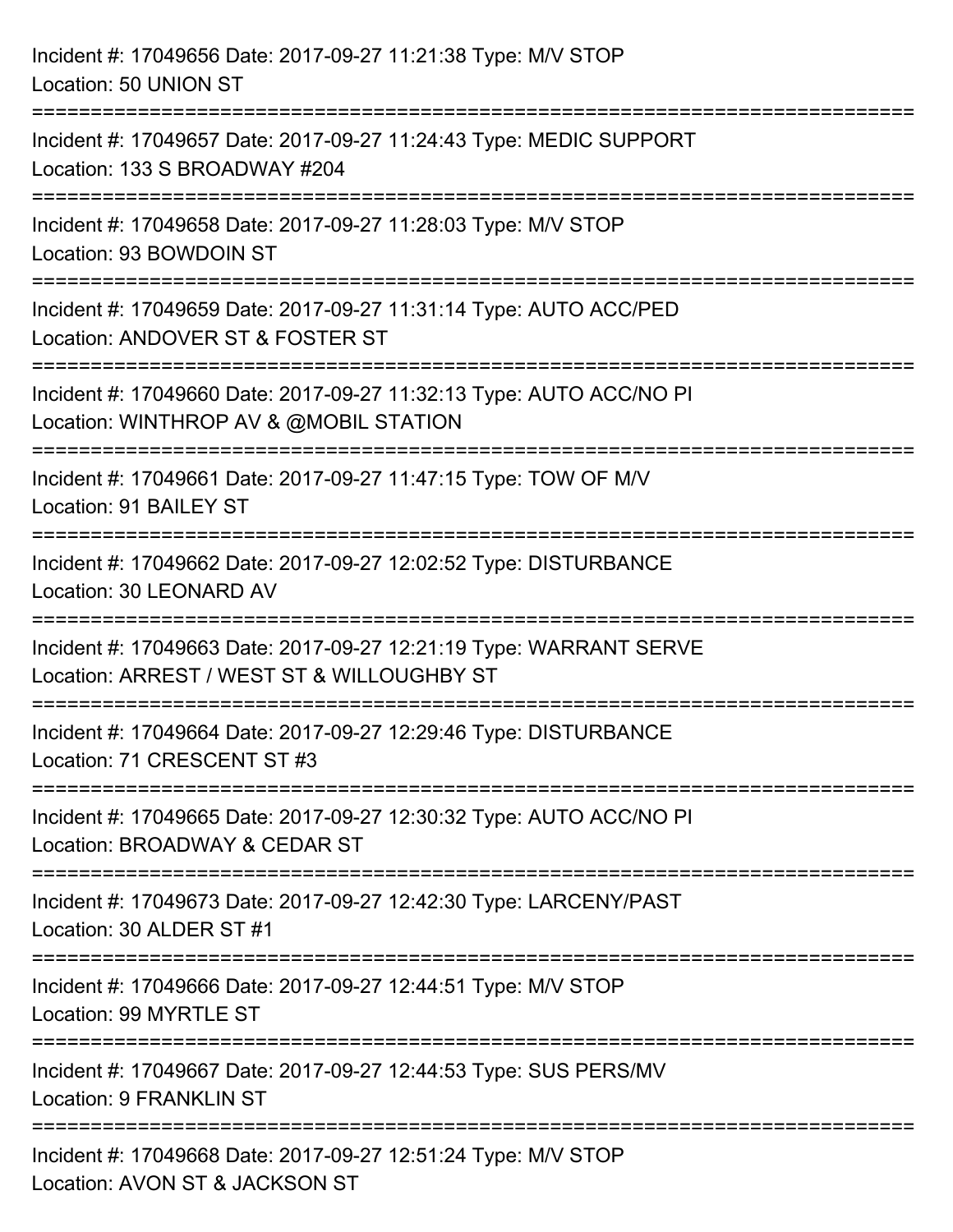Incident #: 17049669 Date: 2017-09-27 12:52:13 Type: DRUG VIO Location: 70 N PARISH RD =========================================================================== Incident #: 17049670 Date: 2017-09-27 12:57:01 Type: AUTO ACC/NO PI Location: RITE AID PHARMACY / 365 ESSEX ST =========================================================================== Incident #: 17049671 Date: 2017-09-27 13:01:52 Type: M/V STOP Location: FRANKLIN ST & METHUEN ST =========================================================================== Incident #: 17049672 Date: 2017-09-27 13:03:50 Type: M/V STOP Location: LOWELL ST & WINTER ST =========================================================================== Incident #: 17049674 Date: 2017-09-27 13:06:02 Type: M/V STOP Location: AUBURN ST & CROSS ST =========================================================================== Incident #: 17049675 Date: 2017-09-27 13:07:19 Type: LOST PROPERTY Location: N PARISH RD & OSGOOD ST =========================================================================== Incident #: 17049676 Date: 2017-09-27 13:12:27 Type: M/V STOP Location: ALLSTON ST & HIGH ST =========================================================================== Incident #: 17049677 Date: 2017-09-27 13:16:02 Type: TRESPASSING Location: BROTHERS PIZZA / 145 LAWRENCE ST =========================================================================== Incident #: 17049678 Date: 2017-09-27 13:21:27 Type: WARRANT SERVE Location: 99 MARBLE AV =========================================================================== Incident #: 17049679 Date: 2017-09-27 13:22:52 Type: M/V STOP Location: 348 BROADWAY =========================================================================== Incident #: 17049680 Date: 2017-09-27 13:29:01 Type: M/V STOP Location: ANDOVER ST & S UNION ST =========================================================================== Incident #: 17049681 Date: 2017-09-27 13:32:23 Type: FRAUD Location: 129 WHITE ST #9 FL 2 =========================================================================== Incident #: 17049682 Date: 2017-09-27 13:44:26 Type: SPECIAL CHECK Location: BOWDOIN ST & CLIFTON ST =========================================================================== Incident #: 17049690 Date: 2017-09-27 13:52:25 Type: STOL/MV/PAS Location: 101 SHAWSHEEN RD

===========================================================================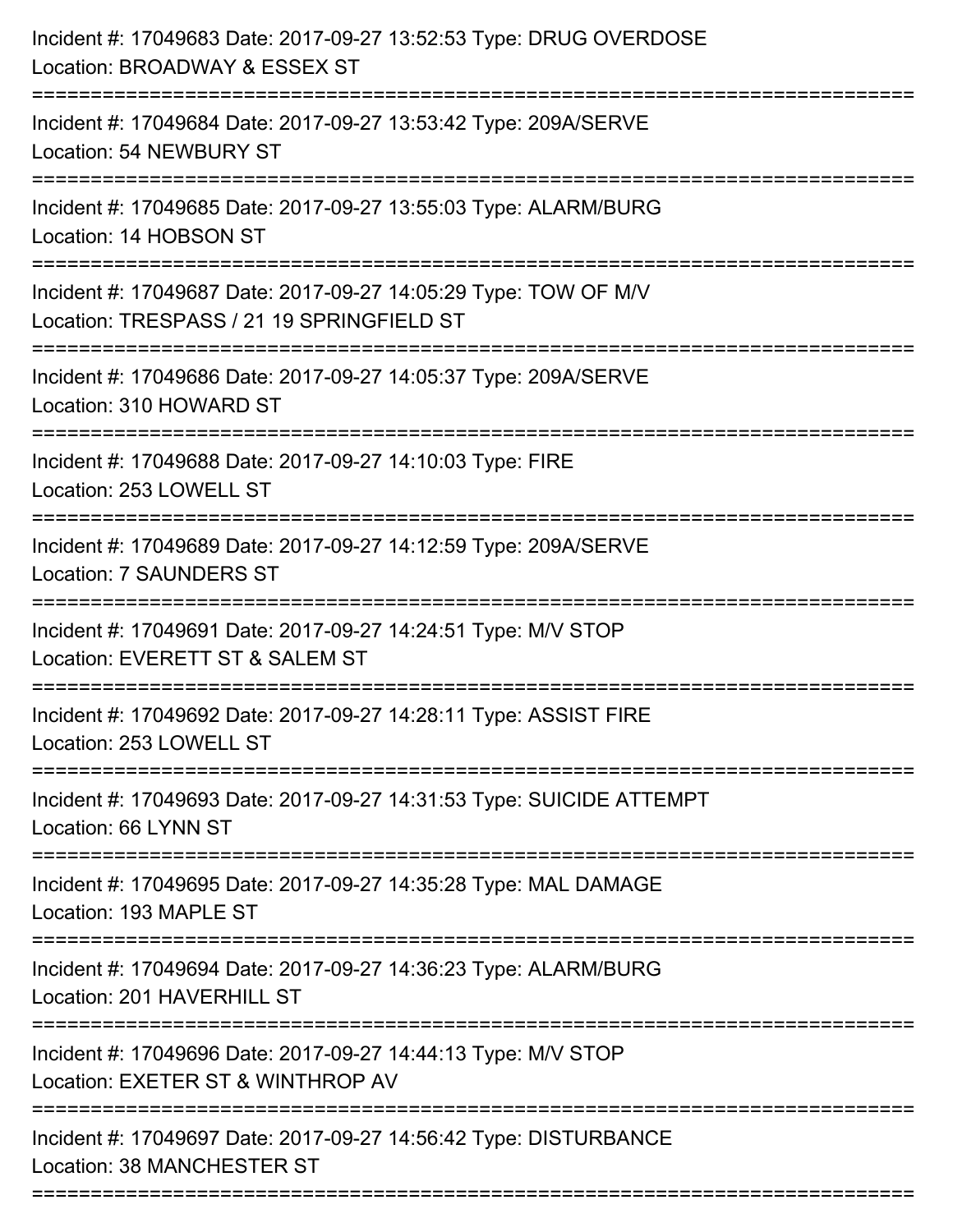Location: 17 EXETER ST

| Incident #: 17049698 Date: 2017-09-27 14:59:52 Type: 209A/SERVE<br>Location: 80 ARCHER ST                            |
|----------------------------------------------------------------------------------------------------------------------|
| Incident #: 17049702 Date: 2017-09-27 15:06:23 Type: IDENTITY THEFT<br>Location: 125 WEST ST                         |
| Incident #: 17049700 Date: 2017-09-27 15:13:34 Type: 209A/SERVE<br>Location: 83 CROSS ST                             |
| Incident #: 17049701 Date: 2017-09-27 15:17:19 Type: FIGHT<br>Location: SOUTH LAWRENCE EAST SCHOOL / 165 CRAWFORD ST |
| Incident #: 17049703 Date: 2017-09-27 15:25:46 Type: ALARM/HOLD<br>Location: T MOBILE / 73 WINTHROP AV               |
| Incident #: 17049705 Date: 2017-09-27 15:26:00 Type: NOTIFICATION<br>Location: 103 BAILEY ST FL 2NDFL                |
| Incident #: 17049704 Date: 2017-09-27 15:26:39 Type: 209A/SERVE<br>Location: 18 BEACON ST                            |
| Incident #: 17049706 Date: 2017-09-27 15:28:45 Type: RECOV/STOL/MV<br>Location: 35 FERRY ST                          |
| Incident #: 17049707 Date: 2017-09-27 15:39:28 Type: M/V STOP<br>Location: LORING ST & SHAWSHEEN RD                  |
| Incident #: 17049708 Date: 2017-09-27 15:41:49 Type: SUS PERS/MV<br>Location: 38 FOSTER ST                           |
| Incident #: 17049709 Date: 2017-09-27 15:44:56 Type: AUTO ACC/NO PI<br>Location: AMESBURY ST & HAVERHILL ST          |
| Incident #: 17049710 Date: 2017-09-27 15:51:08 Type: M/V STOP<br>Location: MARKET ST & PARKER ST                     |
| Incident #: 17049712 Date: 2017-09-27 15:56:03 Type: MEDIC SUPPORT<br>Location: 61 OLIVE AV                          |
|                                                                                                                      |

Incident #: 17049711 Date: 2017 09 27 15:56:33 Type: M/V STOP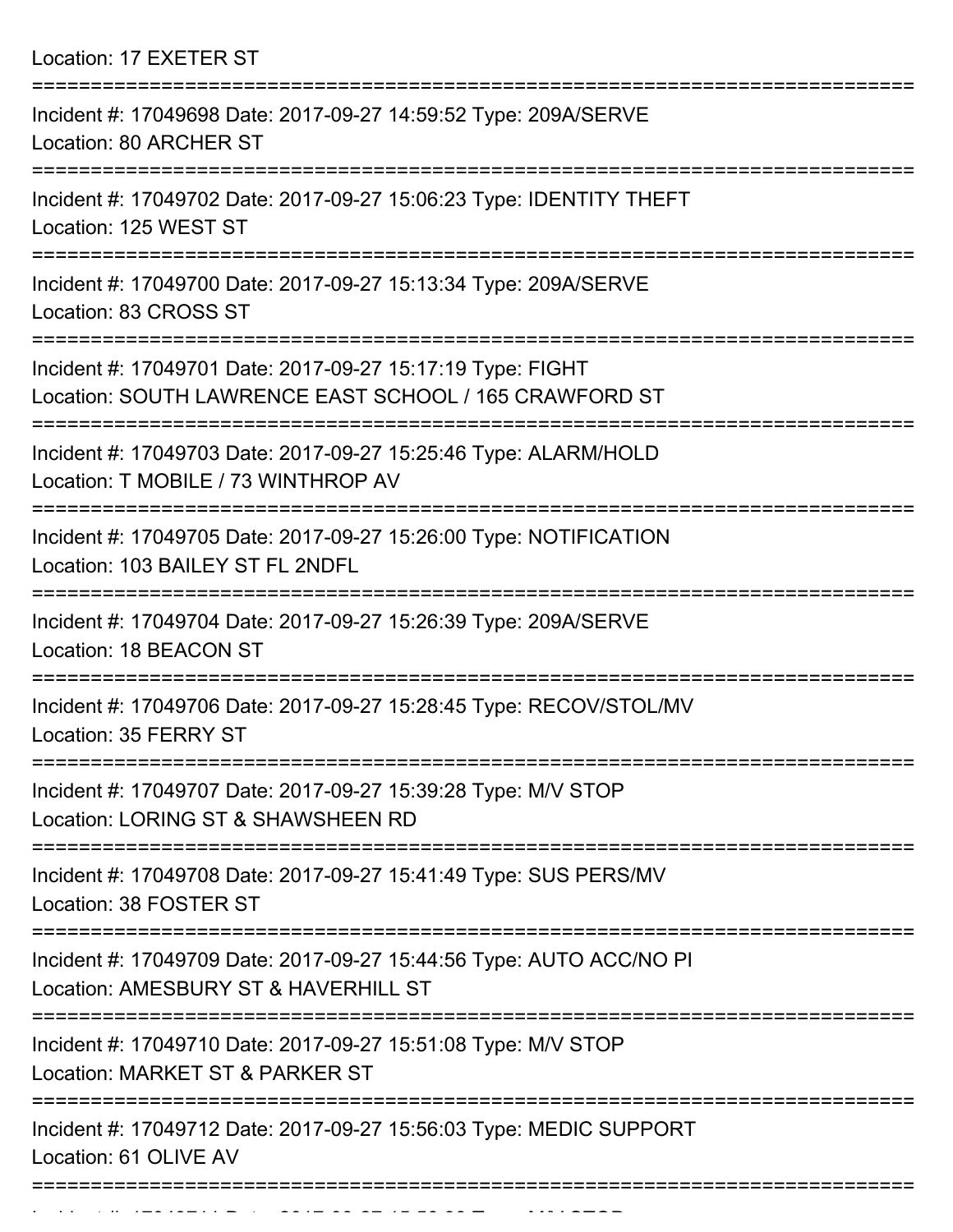Location: PARKER ST & SPRINGFIELD ST

| Incident #: 17049713 Date: 2017-09-27 16:00:20 Type: SUS PERS/MV<br>Location: BROOK ST & UNION ST             |
|---------------------------------------------------------------------------------------------------------------|
| Incident #: 17049714 Date: 2017-09-27 16:07:33 Type: MAL DAMAGE<br>Location: 380 MERRIMACK ST                 |
| Incident #: 17049715 Date: 2017-09-27 16:10:37 Type: 209A/SERVE<br>Location: 83 SPRINGFIELD ST                |
| Incident #: 17049717 Date: 2017-09-27 16:11:43 Type: MAL DAMAGE<br>Location: 67 NEWTON ST                     |
| Incident #: 17049716 Date: 2017-09-27 16:15:44 Type: M/V STOP<br>Location: DURSO AV & WINTHROP AV             |
| Incident #: 17049718 Date: 2017-09-27 16:17:02 Type: DISTURBANCE<br>Location: LA FRUITERIA / 75 MANCHESTER ST |
| Incident #: 17049719 Date: 2017-09-27 16:24:24 Type: M/V STOP<br>Location: 505 RIVERSIDE DR                   |
| Incident #: 17049720 Date: 2017-09-27 16:26:16 Type: M/V STOP<br>Location: GRAFTON ST & S UNION ST            |
| Incident #: 17049721 Date: 2017-09-27 16:33:30 Type: DISTURBANCE<br>Location: 21 HANCOCK ST                   |
| Incident #: 17049722 Date: 2017-09-27 16:38:23 Type: MEDIC SUPPORT<br>Location: 29 AMHERST ST                 |
| Incident #: 17049723 Date: 2017-09-27 16:45:25 Type: WOMAN DOWN<br>Location: MCDONALDS / 50 BROADWAY          |
| Incident #: 17049724 Date: 2017-09-27 16:48:17 Type: M/V STOP<br>Location: SUMMER ST & UNION ST               |
| Incident #: 17049725 Date: 2017-09-27 16:58:03 Type: DISTURBANCE<br>Location: 274 E HAVERHILL ST #APT13       |
|                                                                                                               |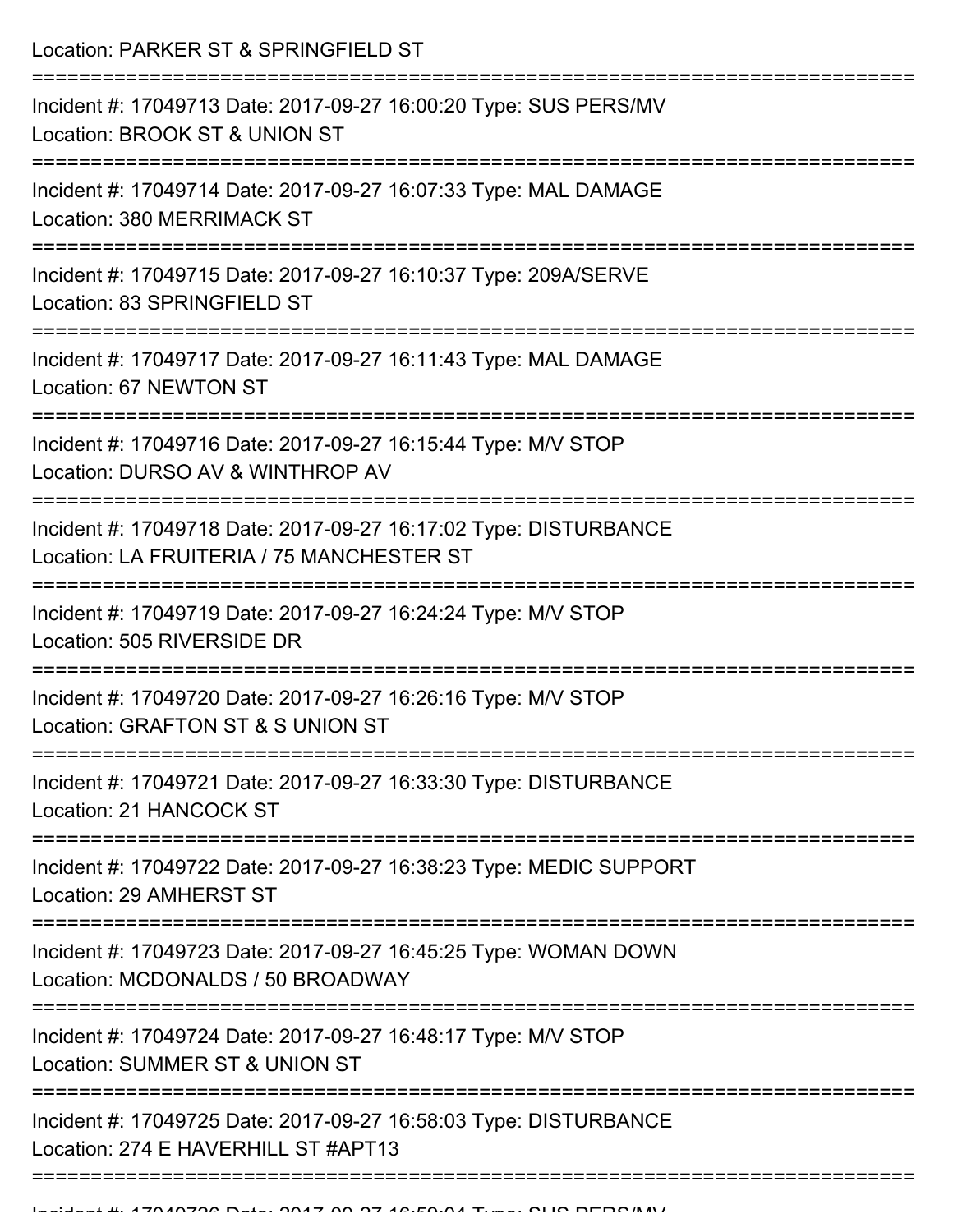Location: 45 HOBSON ST

=========================================================================== Incident #: 17049727 Date: 2017-09-27 17:05:50 Type: M/V STOP Location: MARKET ST & PARKER ST =========================================================================== Incident #: 17049728 Date: 2017-09-27 17:08:39 Type: MAL DAMG PROG Location: 6 NIGHTINGALE CT =========================================================================== Incident #: 17049729 Date: 2017-09-27 17:10:43 Type: A&B D/W/ PROG Location: 13-15 GALE ST =========================================================================== Incident #: 17049730 Date: 2017-09-27 17:18:50 Type: HIT & RUN M/V Location: 703 HAVERHILL ST =========================================================================== Incident #: 17049731 Date: 2017-09-27 17:26:19 Type: ALARM/HOLD Location: KRONOS HEALTH / 360 MERRIMACK ST =========================================================================== Incident #: 17049732 Date: 2017-09-27 17:28:32 Type: THREATS/PROG Location: 26 INMAN ST #34 =========================================================================== Incident #: 17049734 Date: 2017-09-27 17:34:20 Type: A&B PROG Location: 77 S UNION ST #101 FL 1 =========================================================================== Incident #: 17049733 Date: 2017-09-27 17:34:37 Type: M/V STOP Location: VALLEY FORUM / 654 S UNION ST =========================================================================== Incident #: 17049735 Date: 2017-09-27 17:36:02 Type: NEIGHBOR PROB Location: 7 KFIGHLFY CT =========================================================================== Incident #: 17049736 Date: 2017-09-27 17:41:30 Type: A&B D/W/ PROG Location: 499 ANDOVER ST =========================================================================== Incident #: 17049737 Date: 2017-09-27 17:49:37 Type: HIT & RUN M/V Location: BROADWAY & CROSS ST =========================================================================== Incident #: 17049738 Date: 2017-09-27 18:26:00 Type: KEEP PEACE Location: 70 TENNEY ST =========================================================================== Incident #: 17049739 Date: 2017-09-27 18:30:05 Type: INVEST CONT Location: 6 BOXFORD ST =========================================================================== Incident #: 17049741 Date: 2017-09-27 18:32:41 Type: STOLEN PROP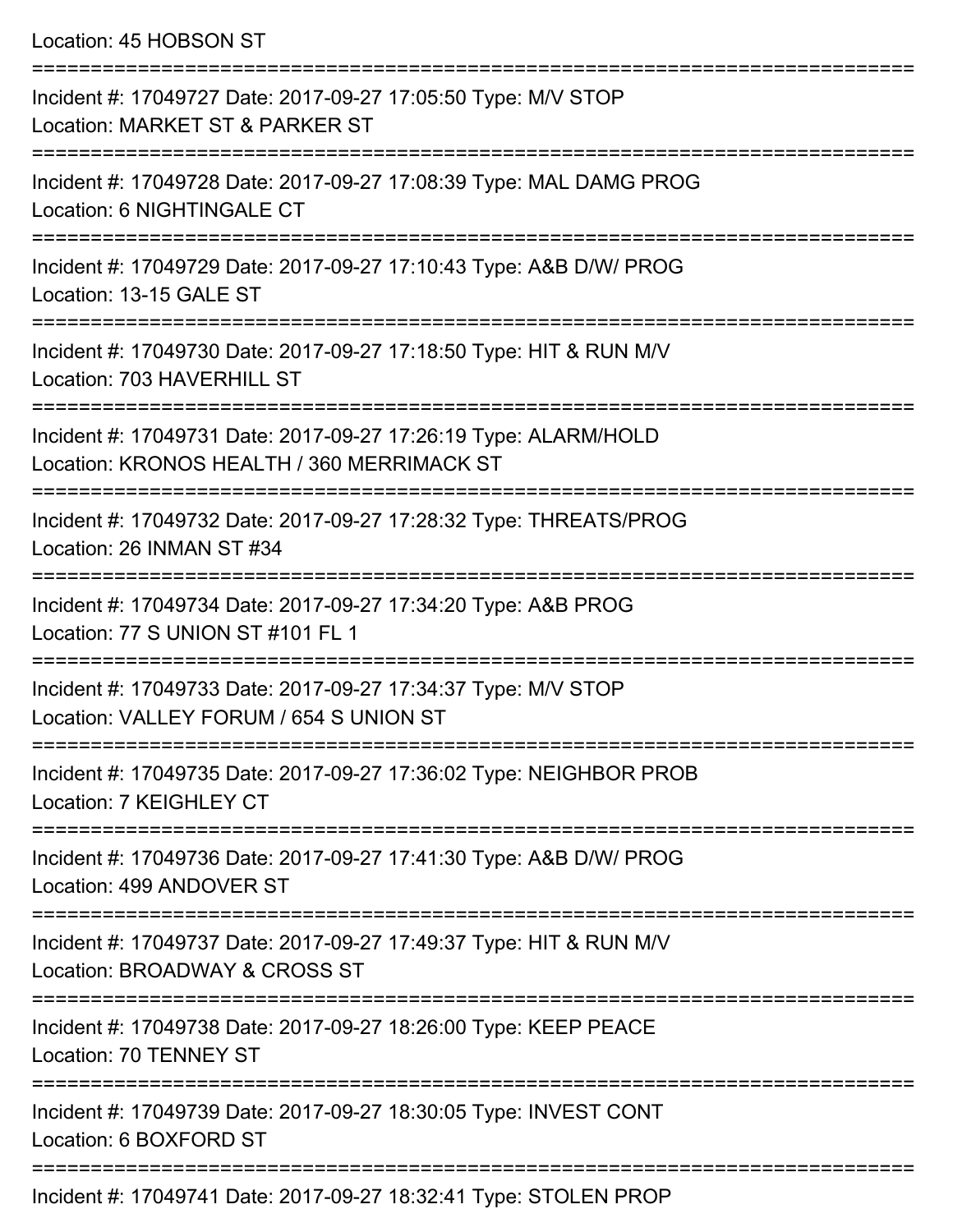| Incident #: 17049740 Date: 2017-09-27 18:33:38 Type: DOMESTIC/PROG<br>Location: 27 FALMOUTH ST FL 3                   |
|-----------------------------------------------------------------------------------------------------------------------|
| Incident #: 17049742 Date: 2017-09-27 18:36:45 Type: SUS PERS/MV<br>Location: BARBER SHOP / 5 CROSS ST                |
| Incident #: 17049743 Date: 2017-09-27 18:40:25 Type: INVEST CONT<br>Location: 620 HAVERHILL ST                        |
| Incident #: 17049744 Date: 2017-09-27 18:40:33 Type: 911 HANG UP<br>Location: 32 ROLLINS ST #2                        |
| Incident #: 17049745 Date: 2017-09-27 19:01:19 Type: M/V STOP<br><b>Location: HIGH ST</b>                             |
| Incident #: 17049746 Date: 2017-09-27 19:15:10 Type: ALARM/BURG<br>Location: DUNKIN DONUTS / 608 S UNION ST           |
| Incident #: 17049747 Date: 2017-09-27 19:29:29 Type: SUS PERS/MV<br>Location: LEROY AV & WILLIAM ST                   |
| Incident #: 17049748 Date: 2017-09-27 19:53:00 Type: M/V STOP<br>Location: MARSTON ST & STORROW ST                    |
| Incident #: 17049749 Date: 2017-09-27 20:03:40 Type: M/V STOP<br>Location: HAVERHILL ST & WARREN ST                   |
| Incident #: 17049750 Date: 2017-09-27 20:15:19 Type: MEDIC SUPPORT<br>Location: 24 WARREN ST                          |
| Incident #: 17049751 Date: 2017-09-27 20:17:46 Type: SUS PERS/MV<br>Location: 43 PLEASANT ST<br>====================  |
| Incident #: 17049752 Date: 2017-09-27 20:18:57 Type: INVESTIGATION<br>Location: 90 LOWELL ST                          |
| Incident #: 17049753 Date: 2017-09-27 20:24:13 Type: AUTO ACC/NO PI<br>Location: ST PATRICK'S PARISH / 118 S BROADWAY |
| Incident #: 17049754 Date: 2017-09-27 20:27:26 Type: ALARMS                                                           |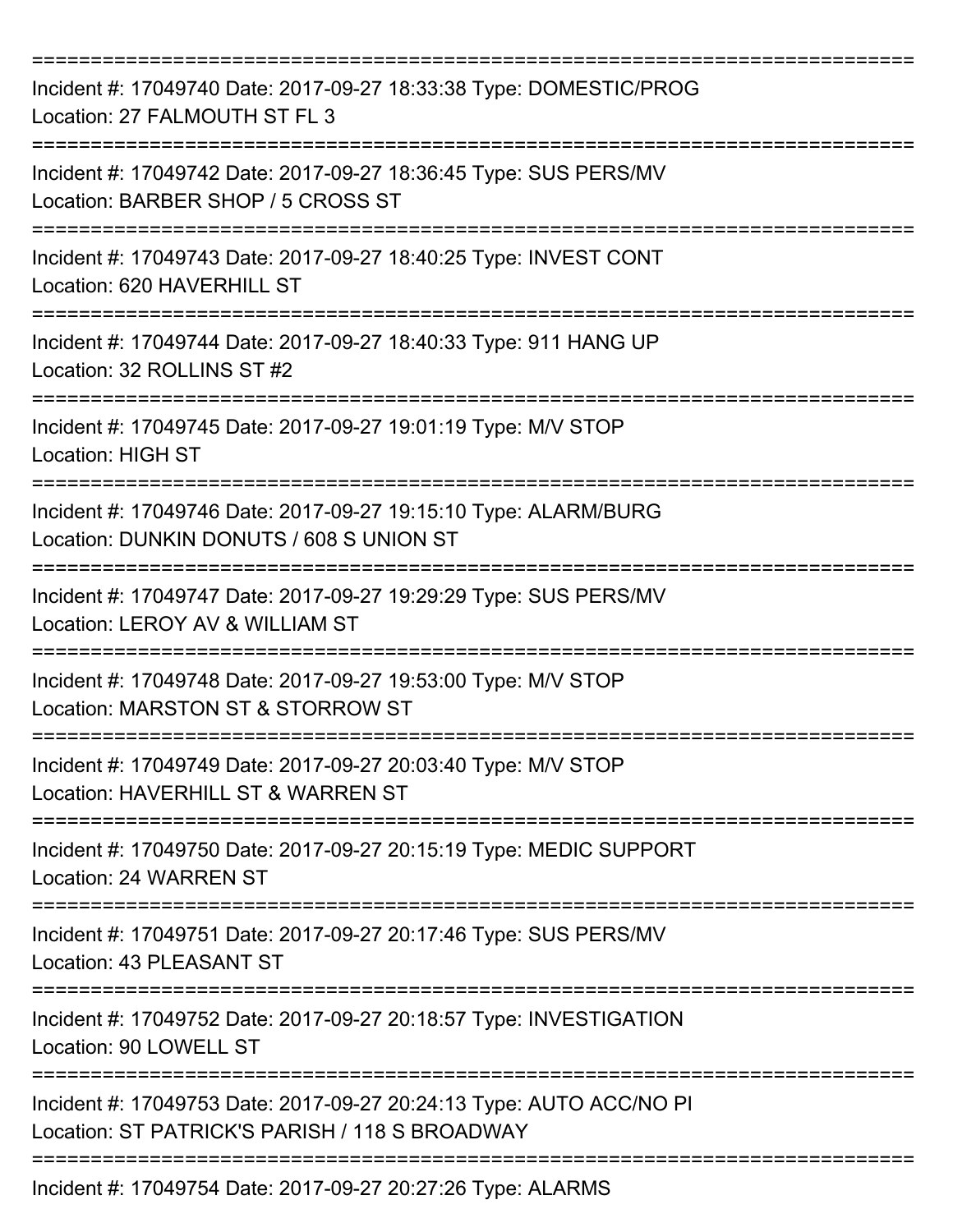| Incident #: 17049755 Date: 2017-09-27 20:31:35 Type: MAN DOWN<br>Location: 388 HAMPSHIRE ST                            |
|------------------------------------------------------------------------------------------------------------------------|
| Incident #: 17049756 Date: 2017-09-27 20:48:13 Type: DOMESTIC/PROG<br>Location: ANDOVER ST & S BROADWAY                |
| Incident #: 17049757 Date: 2017-09-27 20:49:27 Type: A&B PAST<br>Location: 1 GENERAL ST                                |
| Incident #: 17049758 Date: 2017-09-27 21:08:45 Type: GUN CALL<br>Location: 34 BERKELEY ST                              |
| Incident #: 17049759 Date: 2017-09-27 21:14:19 Type: A&B D/W/ PROG<br>Location: 674 LOWELL ST                          |
| Incident #: 17049760 Date: 2017-09-27 21:26:44 Type: DISABLED MV<br>Location: ALLSTON ST & PLEASANT TER                |
| Incident #: 17049761 Date: 2017-09-27 21:46:17 Type: SUICIDE ATTEMPT<br>Location: 180 PARK ST #B                       |
| Incident #: 17049762 Date: 2017-09-27 21:54:36 Type: THREATS<br>Location: 34 BERKELEY ST                               |
| Incident #: 17049763 Date: 2017-09-27 22:10:09 Type: DISTURBANCE<br>Location: 117 THOREAU WAY #511                     |
| Incident #: 17049764 Date: 2017-09-27 22:13:36 Type: DRUG OVERDOSE<br>Location: 40 LAWRENCE ST FL 3                    |
| Incident #: 17049765 Date: 2017-09-27 22:14:57 Type: M/V STOP<br>Location: BRUCE SCHOOL / 135 BUTLER ST                |
| Incident #: 17049766 Date: 2017-09-27 22:17:42 Type: ALARM/BURG<br>Location: ESTEFANIE DEPENA RESIDENCE / 78 EASTON ST |
| Incident #: 17049767 Date: 2017-09-27 22:31:40 Type: DISTURBANCE<br>Location: 33 RIDGEWOOD CIR                         |
| Incident #: 17049768 Date: 2017-09-27 22:33:55 Type: ALARM/BURG<br>$\blacksquare$                                      |